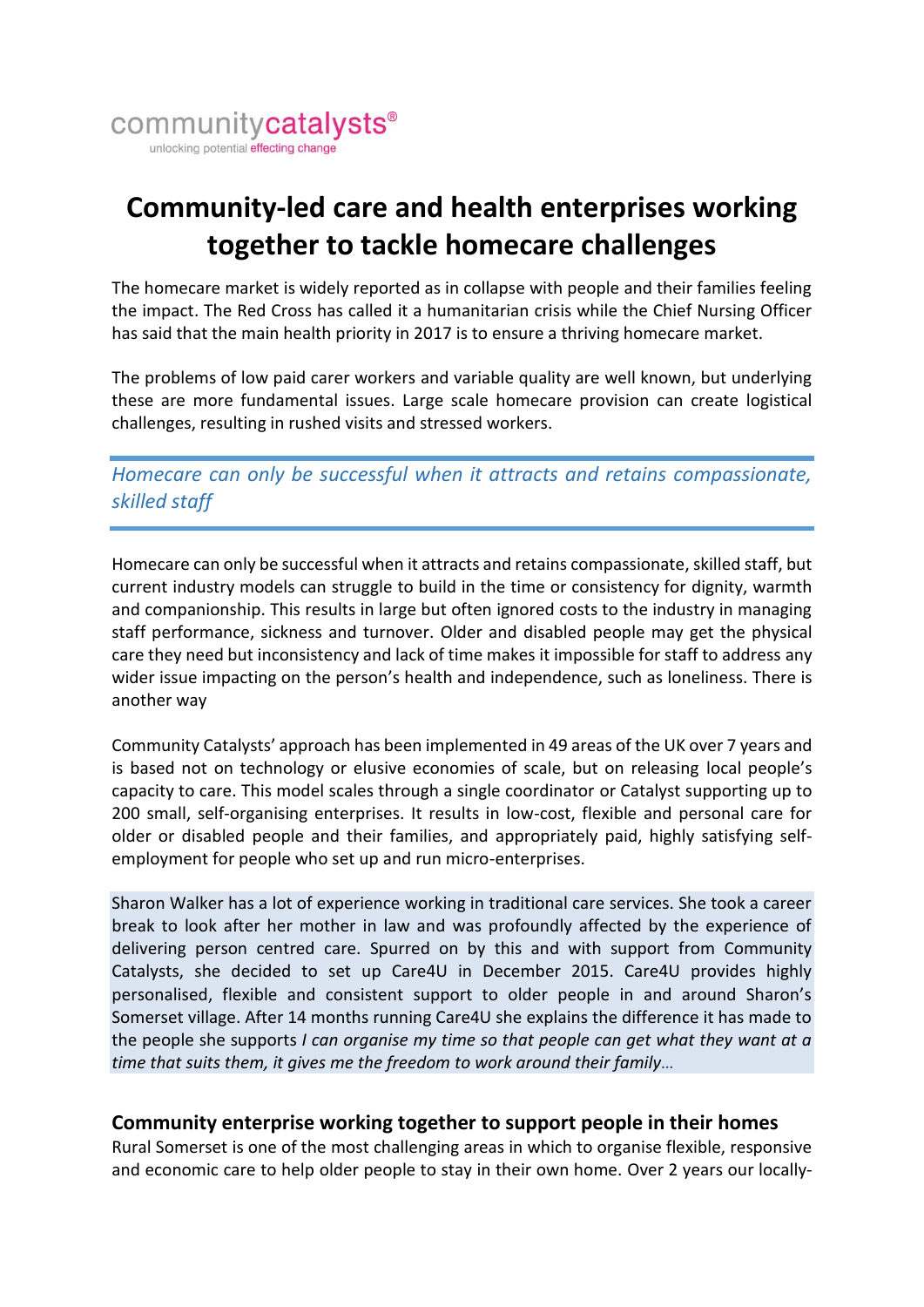embedded Catalyst has supported the development of 133 brand new 'start-up' enterprises and advised a further 38. The result is a directory of 171 care providers that people, their families and social workers can contact. Between them these enterprises are supporting 600 older people and creating 180 local jobs. Collectively they provide 2200 hours of care or support a week.

The work of the local Catalyst has a positive impact on a range of different stakeholders:

- Older and disabled people living in rural parts of Somerset are supported at home by local people who can provide a flexible, responsive, consistent and high quality care services
- People are able to work locally, earn an income and make a positive difference to the lives of people in their neighbourhood.
- Commissioners know that older people, including those in the most rural areas, can be supported well at home. Because of this people come home earlier from hospital, stay connected to their community, relieving isolation and loneliness.

32 community micro-enterprises in rural West Somerset are delivering £134,712 in annual savings. Projected across the 171 micro-enterprises supported by Community Catalysts in Somerset, the project delivers £719,867 in annual savings. The one-off cost of the Catalyst is £135,000 over 2 years. 56% of people supported use direct payments, showing a direct and ongoing annual saving to the council of £403,126.

*The cost of care delivered by community enterprises is cheaper than the cost of traditional care*

The cost of care delivered by community enterprises is cheaper than the cost of traditional care. The project has helped to drive a 43.6% increase in uptake of direct payments. This makes personalisation meaningful for older people and their families, who have historically had a much lower uptake of personal budgets.

#### **Replicating and scaling the Community Catalysts model**

The Community Catalysts approach is replicable in all kinds of areas. The factors for success are:

- a skilled and knowledgeable Catalyst employed to support local people to explore their ideas, understand local needs, provide patient coaching and expert support and help link to local sources of advice and form self-sustaining networks
- a locally-rooted Catalyst working at a neighbourhood level through community structures and networks, helping to strengthen what is already working well
- the back-up of a national organisation and UK wide network sharing learning and helping to address barriers
- buy-in from the whole system from senior leaders to front line staff: Community Catalysts supports areas to understand and value these new approaches and make the systems change necessary to enable community enterprise to thrive
- a comprehensive approach to risk and quality management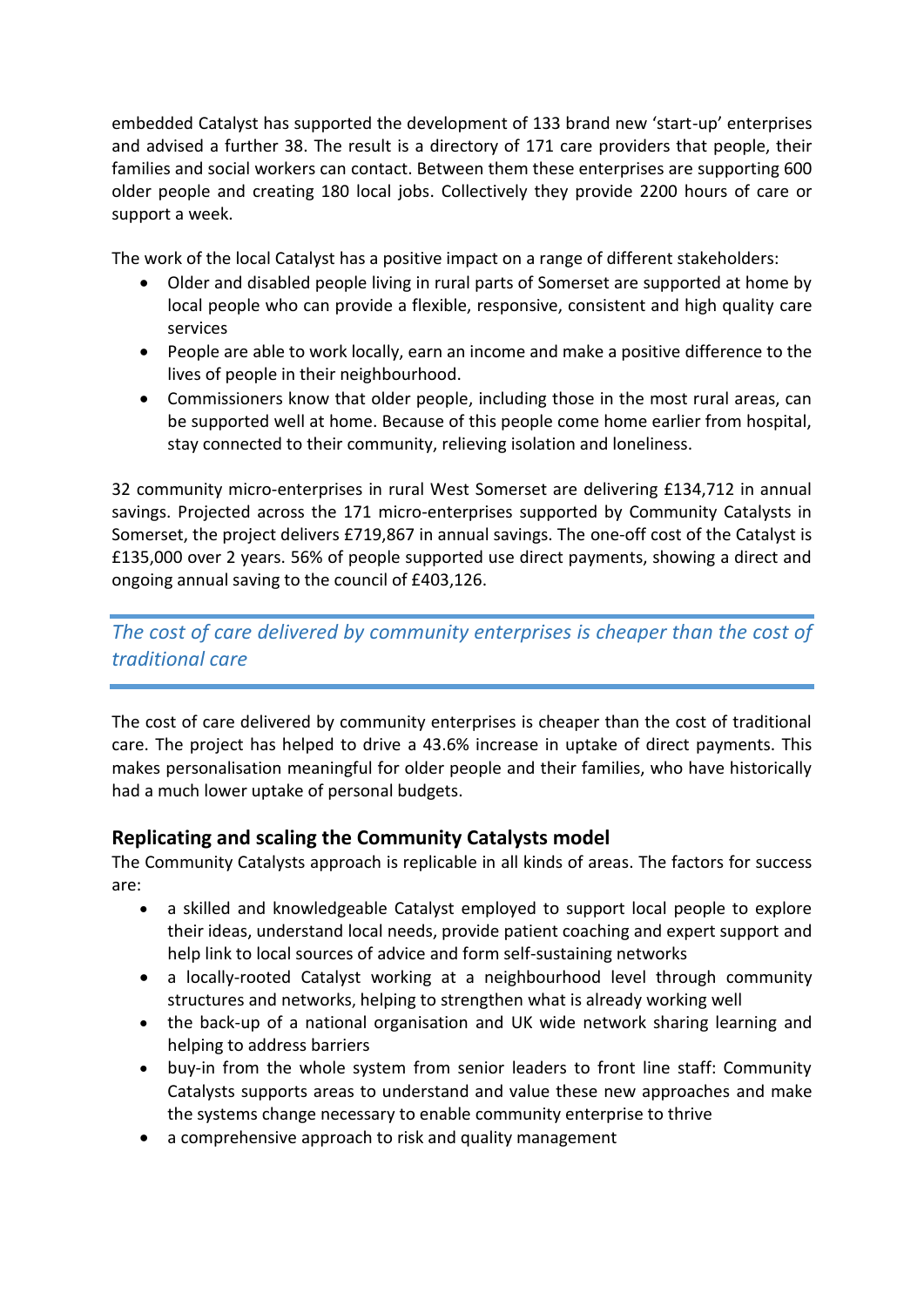Ideally, a large rural county like Somerset needs 3 Catalysts who over 2 years would support the development of over 500 community enterprises collectively able to offer care and support to 1800 older people and generate direct savings of £1.2m per year.

Our experience shows that this approach will work in any area and demography. If it was implemented in every area of England it could result in a staggering 52,000 community enterprises providing care and support to 182,500 people, delivering 608,000 care hours a week and creating 55,000 jobs. This in addition to the positive financial and personal impacts created from better health and wellbeing outcomes and increased employment.

*Implemented in every area of England it could result in a staggering 52,000 community enterprises providing care and support to 182,500 people, delivering 608,000 care hours a week and creating 55,000 jobs*

#### **Next steps**

Community care enterprises have the potential to deliver homecare solutions at scale. These enterprises deliver excellent outcomes for people and at scale could produce direct savings of more than £120m a year. They can help to address the problems and distress of delayed hospital discharge as well as tackling issues of isolation and loneliness.

We believe that there is a strong argument for making a funding stream available to councils to enable them to buy in expert support for community homecare enterprise. Government could consider funding an evaluated proof-of-concept programme, which if successful can be rapidly mainstreamed.